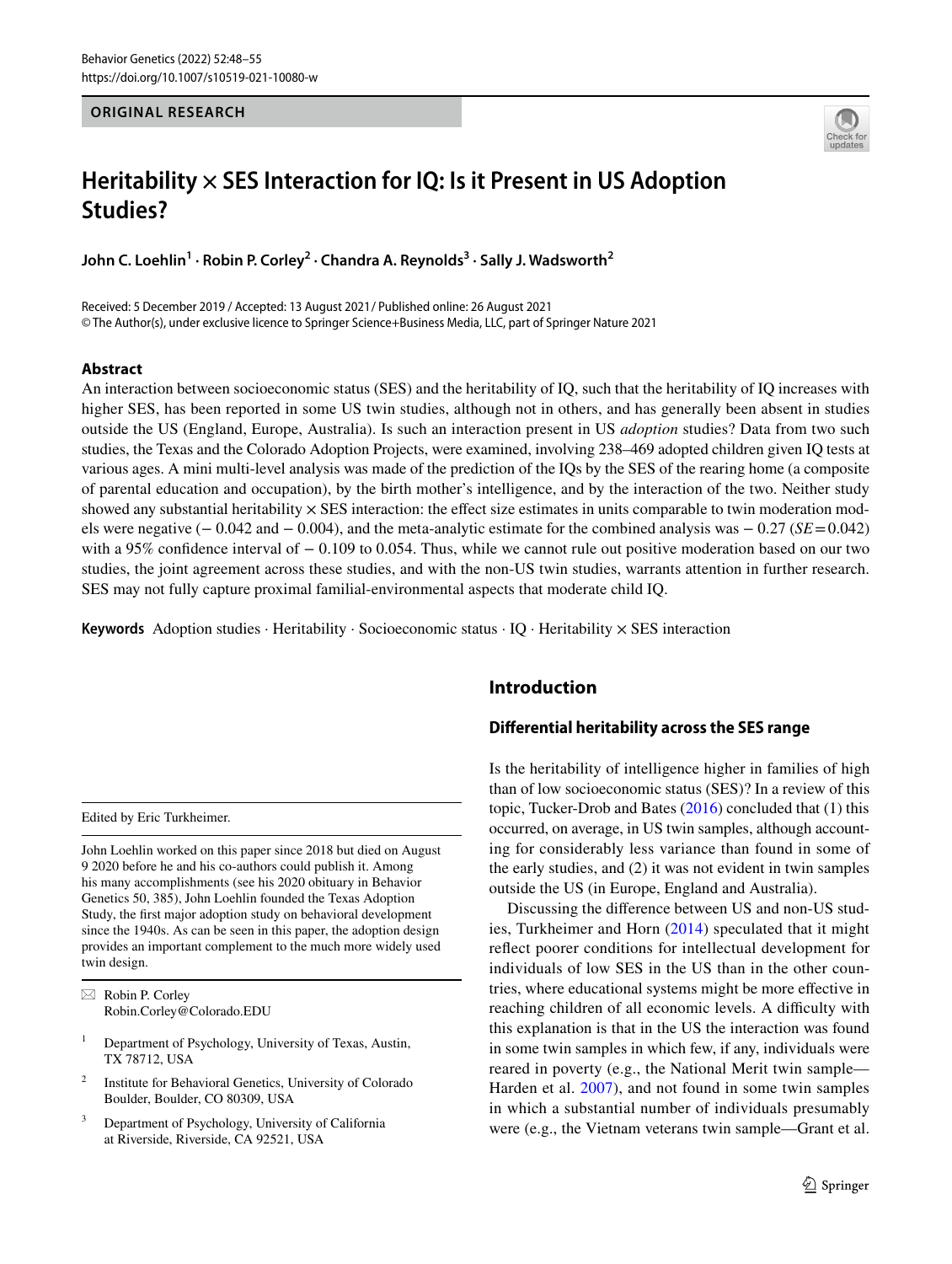[2010](#page-7-3)). A large-scale Florida study based on twins' and siblings' school records found no evidence for SES moderation of the genetic influence on test scores (Figlio et al. [2017](#page-7-4)). Another large study based on polygenic scores from a genotyped Wisconsin sample did find a small but statistically significant interaction with childhood SES (Woodley of Menie et al. [2018](#page-7-5)).

Note that the present paper is concerned with the effect of the SES of the home in which the child was reared. Interaction studies have been conducted involving the attained SES of adult twins (e.g., Zavala et al. [2018](#page-7-6)). In such studies, an individual's intelligence may have a causal effect on his or her SES, making heritability–SES interactions more difficult to interpret. One study in the UK based on adult SES and genetic resemblances among unrelated individuals found an interaction in the opposite direction—additive genetic variation decreased with increasing SES (Tahmasbi et al. [2017](#page-7-7)).

With the exception of the two genotyping studies (Woodley of Menie et al. [2018](#page-7-5); Tahmasbi et al. [2017](#page-7-7)), the heritability estimates in the above studies were based mostly on the comparison of identical (MZ) and fraternal (DZ) twins, a common method for estimating heritability. The study of adoptive families provides another, in the form of the correlation between birth mothers and their adopted-away children. Is there a heritability  $\times$  SES interaction for intelligence in US adoption studies? We examine this interaction in two major US adoption studies.

#### **Two US adoption studies**

There are two large US adoption studies with the necessary IQ and SES data for testing an interaction: the Texas Adoption Project (TAP) and the Colorado Adoption Project (CAP). The TAP (Horn & Loehlin [2010\)](#page-7-8), studied 300 Texas families that had adopted one or more children from a San Antonio home for unwed mothers. IQ test scores were obtained for the birth mothers of the adopted children, and IQ tests were administered to the adoptive parents and all available children, biological and adopted, in the 300 families. At the initial testing, the adopted children ranged from 3 to 19 years of age ( $M = 7.7$  years,  $SD = 2.93$ ,  $N = 469$ ). Information about the education of the adoptive mothers and fathers and the occupations of the adoptive fathers were obtained, and combined to create a measure of SES. At a follow-up, approximately 10 years later, a substantial proportion of the child generation was administered IQ tests again. At this wave, these adopted children ranged in age from 13 to 31 years ( $M = 17.0$ ,  $SD = 3.316$ ,  $N = 255$ ). The TAP analysis sample for the current study included 358 individuals nested in 277 families with complete data on birth mother IQ, adopted child IQ, and adoptive family SES. Of these, 345 individuals contributed data at baseline and 213

<span id="page-1-0"></span>**Table 1** Educational level as coded in the Texas and Colorado adoption projects

| Colorado Adoption Project    |
|------------------------------|
| 4 or 5                       |
| 6, 7 or 8                    |
| 9, 10 or 11                  |
| 12. High school graduate     |
| 14. Associate of Arts degree |
| 16. 4-year college graduate  |
| 18. Master's degree          |
| 21. MD, PhD                  |
|                              |

TAP education coded as shown. CAP education coded as years of education completed; comparable levels shown in table

individuals at follow-up; 158 individuals contributed at one time point, and 200 contributed at two time-points (55.9%).

The CAP, with the cooperation of two Denver adoption agencies, tested birth mothers and a subset of birth fathers, as well as the adoptive parents and biological parents in a matched group of control families. Except for the small group of birth fathers  $(N = 50)$ , the *Ns* fell in the range 238–245 at the beginning of the study: birth mothers,  $N = 245$ , adoptive mothers,  $N = 243$ , adoptive fathers,  $N = 238$ , control mothers,  $N = 243$ , control fathers,  $N = 244$ . Most of the 245 children in the adoptive families and the 245 children in the control families were tested repeatedly for cognitive abilities at ages 1, 2, 3, 4, 7, 9, 10, 12, 14, and 16 years. The Ns for adopted children at the ages 4, 7, 12, and 16, investigated in this study, ranged from 191 to 208. The analysis sample for CAP included 232 individuals, where 17 contributed data for one timepoint only, 16 contributed data for only two time-points, 41 contributed data for three time-points, and 158 contributed at all four time-points (68.1%). For the origin and design of the study, see Plomin and DeFries ([1985\)](#page-7-9); for the results for cognitive development up to age 16, see Plomin et al. [\(1997](#page-7-10)).

The TAP and CAP studies are not identical in design. The TAP measured children of different ages in adoptive families twice, about 10 years apart. The CAP measured adopted children repeatedly at a number of specified ages. Both studies supplied measures of general cognitive ability or IQ. However, they were different measures in the case of the birth mothers and only partially overlapping ones in the case of the adopted children. The SES measures for both studies combined father's and mother's education and prestige of father's occupation, although the components were obtained on slightly different scales, as shown in Tables [1](#page-1-0) and [2.](#page-2-0) Descriptive statistics for the SES measures are described in Horn et al. [\(1982\)](#page-7-11) for the TAP, and in Rhea et al. ([2013](#page-7-12)) for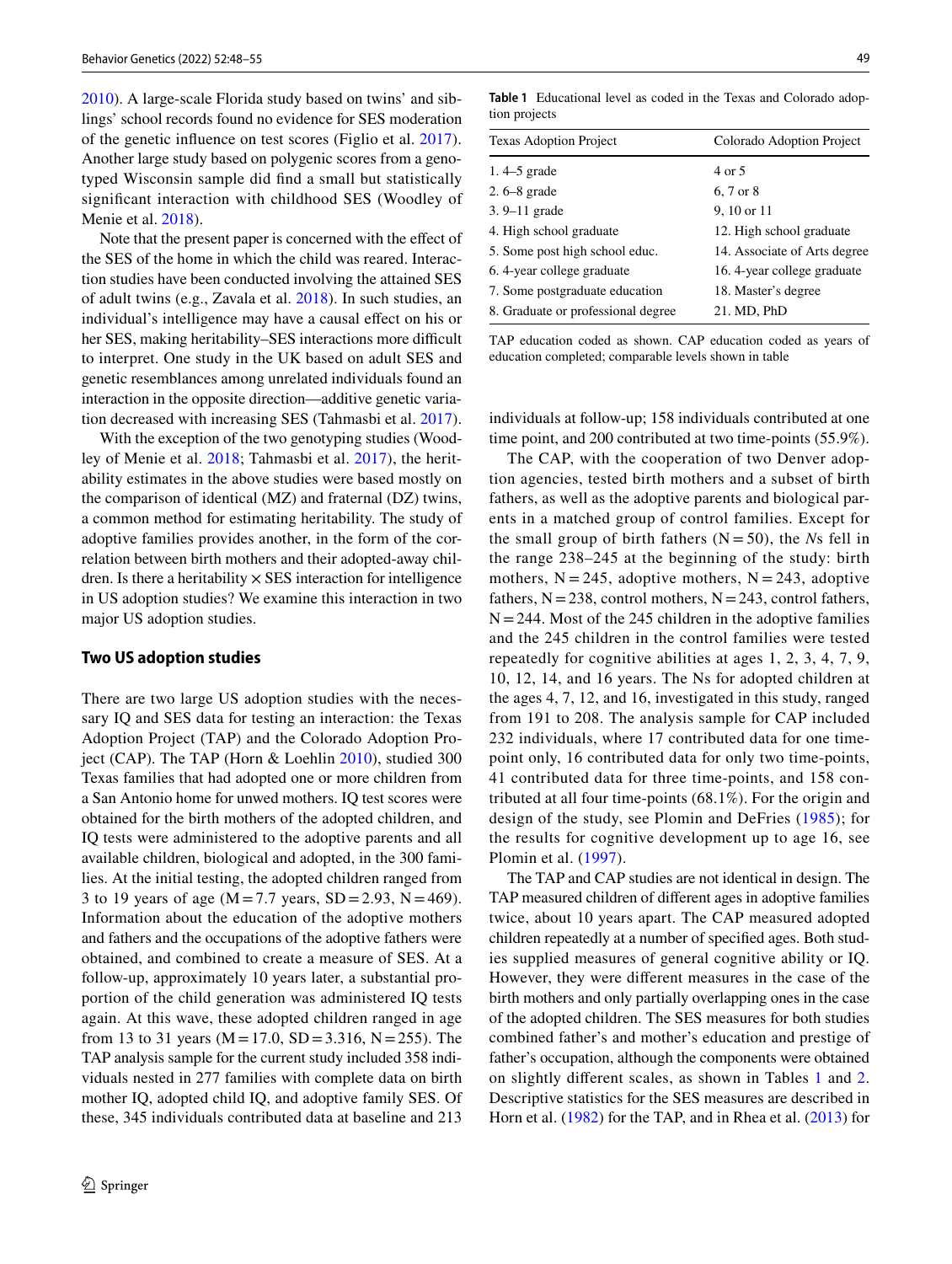Texas Adoption Project Colorado Adoption Project 1. Professionals and proprietors of large businesses e.g., Physician (81.2) 2. Semi-professionals and smaller officials of large businesses e.g., Secondary School Teacher  $(60.1)$ 3. Clerks and kindred workers e.g., Bookkeeper (47.4) 4. Skilled workers e.g., Carpenter (39.6) 5. Proprietors of small businesses e.g., Bar Owner (38.9) 6. Semi-skilled workers e.g., House Painter (29.8) 7. Unskilled workers e.g., Freight & Material Handler (19.0)

<span id="page-2-0"></span>**Table 2** Occupational prestige as coded in the Texas and Colorado adoption projects

Occupational prestige scores for TAP based on Warner et al. [\(1949](#page-7-15)). Order is reversed to form the TAP SES composite, i.e., high values for Professionals and low for Unskilled workers. For CAP, typical corresponding occupations are shown, with 1970 census codes from Hauser and Featherman ([1977,](#page-7-16) Appendix B)

the CAP. As with the typical adoptive family (Keyes et al. [2008](#page-7-13)), families in both the TAP & CAP are above average in SES, but still show considerable variation. Supplemental Methods Section SM1 provides additional information about the SES measures in both studies. Supplemental Figure SF1 compares the standardized distribution of SES scores in the two projects, and Supplemental Fig. SF2a–c compare the parental SES indicators in CAP with those of its complimentary twin sample, Colorado's Longitudinal Twin Sample (Rhea et al. [2013\)](#page-7-12).

Despite the differences, both studies supplied the essentials for a test of the interaction of SES and the heritability of intelligence (specifically additive genetic influences, or  $a<sup>2</sup>$  and hence  $a<sup>2</sup> \times SES<sup>1</sup>$  $a<sup>2</sup> \times SES<sup>1</sup>$  $a<sup>2</sup> \times SES<sup>1</sup>$ ): measures of the intelligence of birth mothers and their adopted-away children, and measures of the SES of the homes in which these children were reared.

# **Method**

## **Testing for a heritability × SES interaction**

In both the TAP and CAP, we first use multiple regression to examine how well the IQs of the adopted offspring are predicted by their age, by the standardized IQ/cognitive scores of their birth mothers ( $zIQ<sub>BM</sub>$  or  $zg<sub>BM</sub>$ ), by the standardized socioeconomic status of the homes in which they are reared (zSES), and by the interaction of SES and birth mothers' IQ. If the heritability of IQ is high, the birth mothers' intelligence should significantly predict the IQs of their adopted-away offspring. If this happens to a greater degree in the higher-SES adoptive homes, we should see the heritability  $\times$  SES interaction that was observed in (some of) the US twin studies, although the narrow-sense heritability estimated in this way does not include some of the genetic variance estimated in classical twin studies.

We then present results for the TAP and the CAP in combined analyses across the different ages and tests, to assess the evidence for an overall  $a^2 \times$  SES interaction within the total data from each study, and to illustrate the consistency between the two studies. In these analyses we fitted a multilevel regression model using full maximum-likelihood estimation to simultaneously estimate the effect of birth mothers IQ (or *g*), rearing SES (zSES), and the interaction of these two variables, using PROC MIXED SAS version 9.4 (SAS 9.4; SAS Inc., Cary, NC).We accounted for dependencies of the repeated assessments (TAP and CAP), family structure (TAP), and age, where age was centered on 192 months (i.e., 16 years). Specifically, we estimated random effect components given repeated assessments of IQ for each adopted individual, decomposed into systematic between individual variance, and unsystematic residual variance. Hence, the between individual variance captures the systematic variance in IQ across assessment waves (two waves in TAP, four waves in CAP), while the residual variance reflects wave-specific residual variance that is not systematic across age. Moreover, as the TAP sample included siblings nested within the adoptive families we accounted for any systematic random effects variance between family that captures any sibling similarity in IQ across age.

# **Comparability of adoption to twin moderation models**

We report the regression of standardized adopted offspring IQ (zIQ) on standardized birth mother IQ (or *g*; zIQ, z*g*) as an estimate of  $\frac{1}{2}a^2(1 + \mu)$  (DeFries et al. [1979\)](#page-7-14), denoted  $\beta_1$ , where  $\mu = 0$  if random mating is assumed. Moreover, in our design, shared environment is separable from  $\frac{1}{2}a^2(1 + \mu)$ if there is no selection bias (no selective placement). We adjust the model for child age  $(\beta_2)$  and standardized adoptive home SES ( $z$ SES;  $\beta_3$ ). The addition of the interaction of zIQ (or zg) with zSES  $(\beta_4)$  provides an indication of how much the estimate varies over zSES. The regression models were fitted in SAS NLMIXED (SAS 9.4; SAS Inc., Cary, NC), accounting for nested observations across time within individuals (CAP and TAP) as well as within families (TAP only). In order to compare the size of the SES interaction in the twin model used by Tucker-Drob and Bates [\(2016\)](#page-7-0)

<span id="page-2-1"></span><sup>1</sup> Notation used for heritability in this MS differs by the estimation procedure. In the adoption studies using parent–offspring regression, a<sup>2</sup> indicates that it represents an estimate of narrow-sense heritability. In the twin studies, A is used to represent the estimate of heritability derived from standard ACE modeling in which dominance terms are excluded from the model.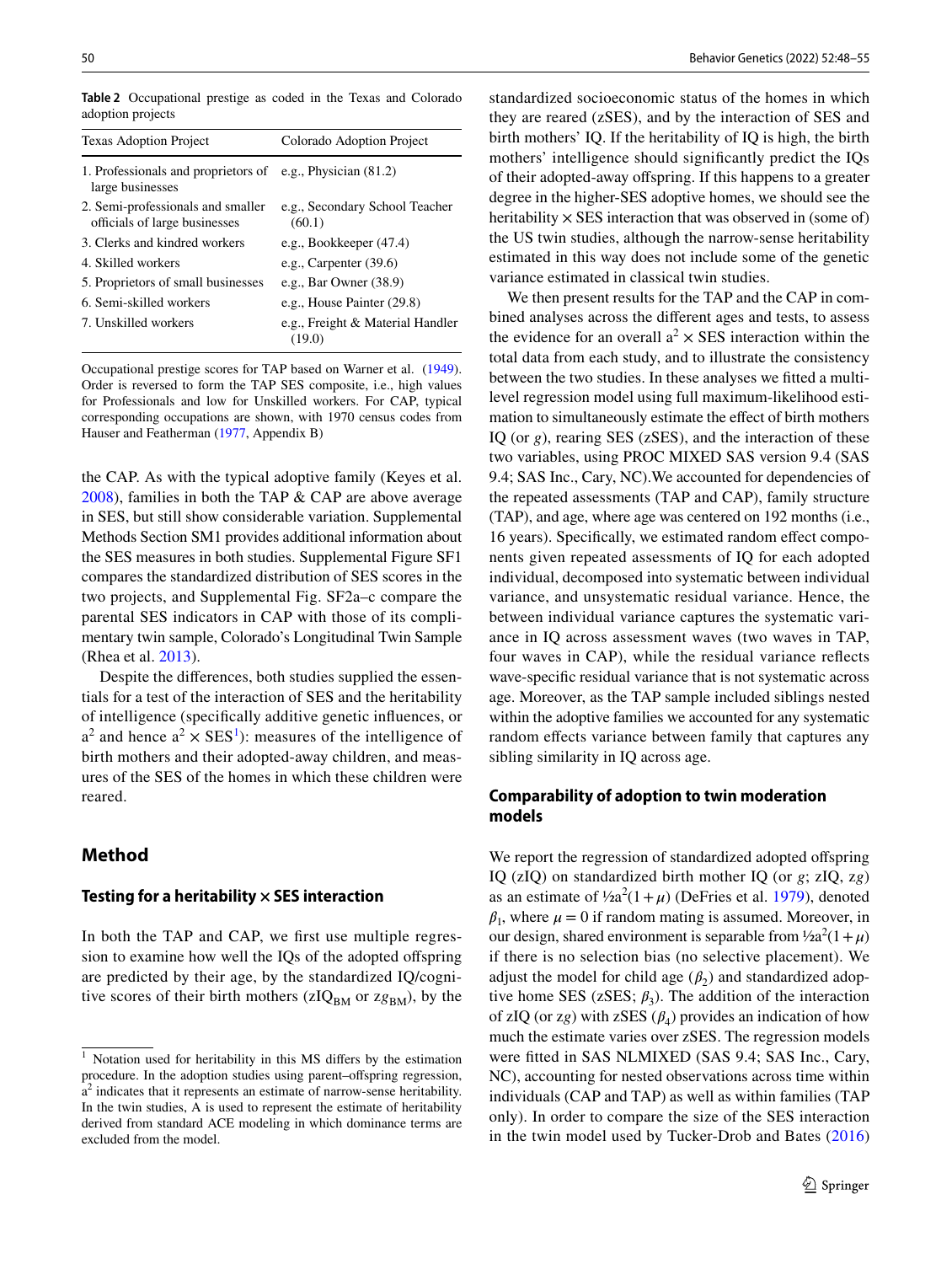| Predictors           | <b>Statistics</b> | <b>Texas Adoption Project</b> |                          | Colorado Adoption Project |                 |                  |                  |  |
|----------------------|-------------------|-------------------------------|--------------------------|---------------------------|-----------------|------------------|------------------|--|
|                      |                   | Initial $(N = 345)$           | Follow-up<br>$(N = 213)$ | Age $4(N=193)$            | Age 7 $(N=191)$ | Age 12 $(N=192)$ | Age 16 $(N=205)$ |  |
| Age                  | Beta              | 0.09                          | $-0.08$                  | $-0.10$                   | $-0.06$         | $-0.20$          | 0.13             |  |
| (in months)          | t                 | 1.70                          | $-1.20$                  | $-1.32$                   | $-0.88$         | $-2.83$          | 1.87             |  |
|                      | $\boldsymbol{p}$  | 0.090                         | 0.230                    | 0.190                     | 0.378           | 0.005            | 0.063            |  |
| Birth mother         | Beta              | 0.25                          | 0.34                     | 0.18                      | 0.27            | 0.21             | 0.27             |  |
| $(zIQBM$ or $zgBM$ ) | $\boldsymbol{t}$  | 4.39                          | 5.01                     | 2.49                      | 3.76            | 3.03             | 3.93             |  |
|                      | $\boldsymbol{p}$  | < .001                        | < 0.001                  | 0.014                     | < .001          | 0.003            | < .001           |  |
| zSES                 | Beta              | 0.09                          | 0.06                     | 0.06                      | 0.04            | $-0.04$          | $-0.04$          |  |
|                      | t                 | 1.72                          | 0.91                     | 0.75                      | 0.50            | $-0.61$          | $-0.62$          |  |
|                      | $\boldsymbol{p}$  | 0.087                         | 0.362                    | 0.453                     | 0.617           | 0.545            | 0.534            |  |
| Interaction          | Beta              | $-0.07$                       | $-0.01$                  | 0.06                      | 0.00            | 0.01             | $-0.04$          |  |
|                      | $\boldsymbol{t}$  | $-1.20$                       | $-0.11$                  | 0.83                      | 0.00            | 0.17             | $-0.51$          |  |
|                      | $\boldsymbol{p}$  | 0.231                         | 0.915                    | 0.408                     | 0.998           | 0.869            | 0.608            |  |

<span id="page-3-0"></span>**Table 3** Comparing standardized coefficients for the prediction of adopted child's IQ from birthmother's intelligence, the SES of child's home of rearing, and their interaction, for sites and waves

Analyses conducted in SPSS 24

(denoted  $a'$ ) to ours  $(\beta_4)$ , transformations are needed to take place because they are metricized in different ways. However, over the range of SES in TAP and CAP, we show that we can generate comparable effect sizes. Supplemental Method SM2 lays out the transformations. Supplemental Method SM3 contains the results of the regression models fitted with additional investigations of assortative mating, and a summary is presented below.

#### **Meta‑analysis and power**

Finally, we present a meta-analysis of the summary results from the two studies based on the regression models conducted in SAS Proc NLMIXED to present the overall conclusions from our analyses of these two adoption projects, with respect to an  $a^2 \times$  SES interaction for IQ. Estimates of the effect of the interaction from the multi-level regression analyses,  $\beta_4(zIQ_{BM} \times zSES)$ , were subjected to a "mini meta-analysis", given that accumulating effect sizes are more powerful than the individual samples alone (Goh et al. [2016\)](#page-7-17). The regression analyses were identical in form at different ages with equivalent predictors, two main effects and the interaction, as well as outcomes—adoptees' IQs, allowing for comparison of effect sizes based on the regression model. Two effect size estimates can be considered in this instance: transforming the accompanying *t*-statistic for the regression parameter to an *r*-equivalent (a partial *r*), or transforming the *r*-squared change attributed to the interaction by taking the square root (a semi-partial *r*). We performed a mini meta-analysis using the partial *r* (cf. Goh et al. [2016;](#page-7-17) Goh [2018\)](#page-7-18), and we used the df as the associated N for each study based on the NLMIXED

analyses which was deemed conservative (see Supplemental Methods SM3). Moreover, we note that the individual and mean estimates of these partial *r* effect sizes are approximately equal to solving for a'.

We conducted power analyses in SAS PROC IML (Shieh [2010\)](#page-7-19) to evaluate the N needed to achieve a confidence interval for the interaction effect based on our observed metaanalytic value. For this power analysis we made use of the observed associations between the predictor and moderator (Shieh [2010\)](#page-7-19), of  $zIQ<sub>BM</sub>$  (or  $zg<sub>BM</sub>$ ) and  $zSES$ , in TAP and CAP, respectively.

# **Results**

## **Single wave analyses for both sites, all waves**

Table [3](#page-3-0) presents the single wave analyses from all six waves of data (two from the TAP, and four from the CAP). The table lists the standardized regression coefficient, the *t*-value of the coefficient, and its probability. Except for one anomalous result for age in CAP, the six waves present a very consistent picture of the lack of predictive power of all predictors in these models except the birth mothers' cognitive scores. The one age exception, at age 12 in CAP, reflects within-age variation that may be at least partially related to the fact that some CAP age 12 subjects (tested after sixth grade), had been held back a year in school. The sign of the interaction term varies across waves between negative and positive, and is not significant in any of the individual wave analyses.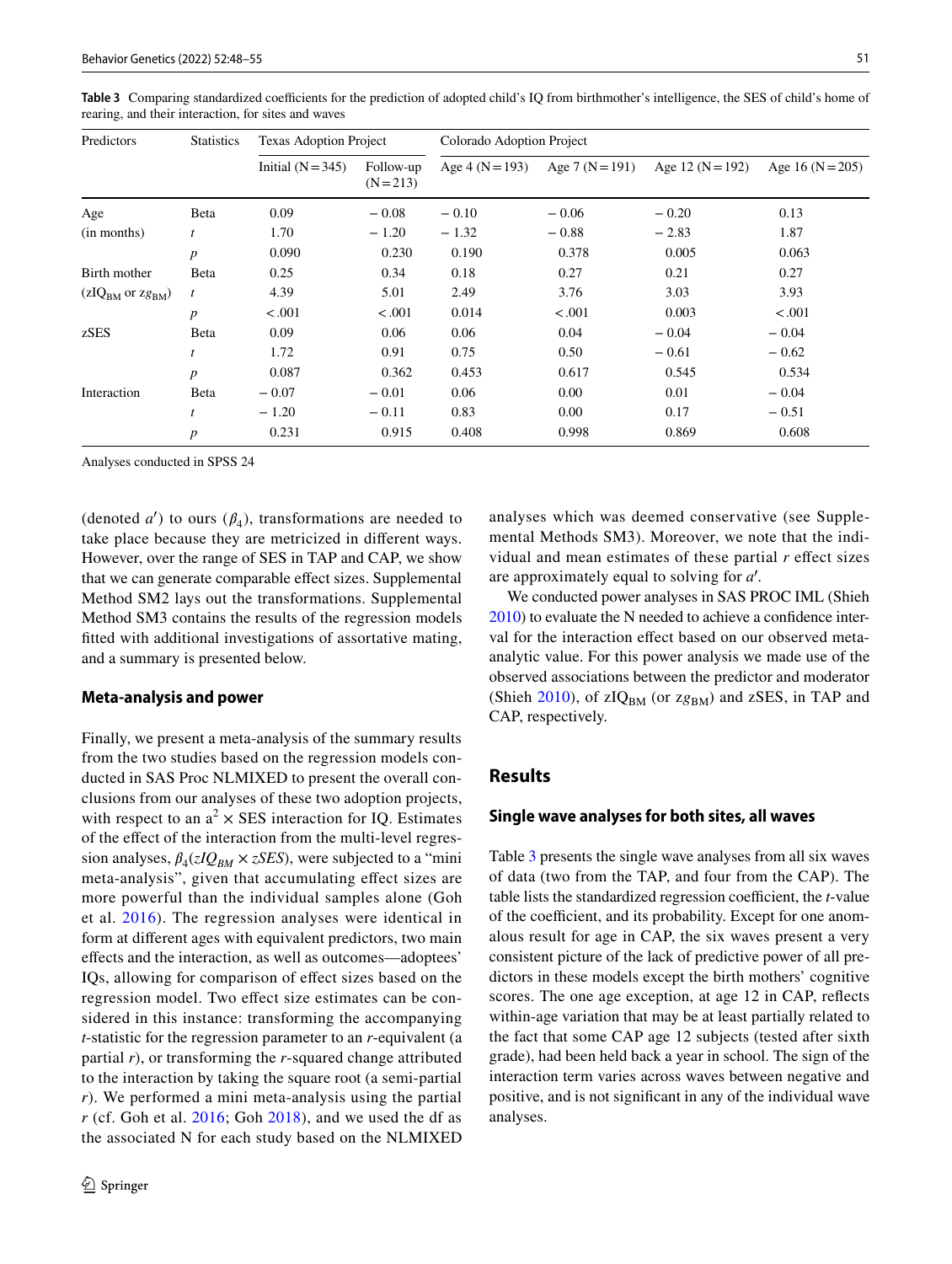| Fixed effects parameters | B          | se    | df  |                 | $\boldsymbol{p}$ | $LL_{95}$ | $UL_{95}$ |
|--------------------------|------------|-------|-----|-----------------|------------------|-----------|-----------|
| Intercept                | 110.03     | 0.74  | 380 | 148.52          | < 0.001          | 108.57    | 111.49    |
| zIQ <sub>BM</sub>        | 3.87       | 0.63  | 365 | 6.11            | < 0.001          | 2.62      | 5.12      |
| zSES                     | 0.85       | 0.63  | 219 | 1.34            | 0.180            | $-0.39$   | 2.09      |
| $zIQBM \times zSES$      | $-0.48$    | 0.60  | 385 | $-0.80$         | 0.423            | $-1.67$   | 0.70      |
| Age                      | $-0.02$    | 0.01  | 271 | $-3.23$         | 0.001            | $-0.03$   | $-0.01$   |
| Random effects variance  | $\sigma^2$ | se    | -   | $\qquad \qquad$ | -                | -         |           |
| Between family           | 8.61       | 15.03 |     |                 |                  |           |           |
| Individual within family | 75.64      | 16.68 |     |                 |                  |           |           |
| Residual                 | 50.21      | 4.87  |     |                 |                  |           |           |

<span id="page-4-0"></span>**Table 4** TAP multi-level model: baseline & follow-up of adopted child's IQ

Analyses conducted in PROC MIXED, SAS 9.4. Age in months centered at 192 months

*LL and UL* lower and upper level of the 95% confidence interval, *zIQBM* standardized birth mother IQ, *zSES* standardized family socioeconomic status

<span id="page-4-1"></span>**Table 5** CAP multi-level model: age 4 to age 16 adopted child's IQ scores

| Fixed effects parameters | B          | se   | df  |         | p       | $LL_{95}$ | $UL_{95}$ |
|--------------------------|------------|------|-----|---------|---------|-----------|-----------|
| Intercept                | 106.80     | 0.69 | 378 | 154.83  | < 0.001 | 105.45    | 108.16    |
| $Zg_{BM}$                | 2.83       | 0.59 | 225 | 4.78    | < 0.001 | 1.66      | 3.99      |
| zSES                     | $-0.16$    | 0.60 | 222 | $-0.27$ | 0.790   | $-1.35$   | 1.03      |
| $Zg_{BM} \times zSES$    | $-0.03$    | 0.56 | 217 | $-0.06$ | 0.954   | $-1.14$   | 1.08      |
| Age                      | $-0.02$    | 0.01 | 583 | $-3.91$ | < 0.001 | $-0.03$   | $-0.01$   |
| Random effects variance  | $\sigma^2$ | se   | -   |         |         |           |           |
| Individual               | 57.99      | 7.51 | -   |         |         |           |           |
| Residual                 | 63.75      | 3.84 |     | -       | -       |           |           |

Analyses conducted in PROC MIXED, SAS 9.4, Age in months centered at 192

*LL and UL* lower and upper level of the 95% confidence interval,  $Z_{\mathcal{R}_{BM}}$  standardized birth mother general cognitive factor, *zSES* standardized family socioeconomic status

#### **The Texas Adoption Project**

Multi-level regression results for the baseline and follow-up assessments are presented in Table [4](#page-4-0) for the TAP. This and a subsequent similar table (Table [5\)](#page-4-1) for the CAP provide for each predictor the regression coefficient, its standard error, and the *t*-test and probability value for the departure of the estimate from zero.  $ZIQ<sub>BM</sub>$ , ZSES and  $ZIQ<sub>BM</sub>$  × ZSES represent standard scores for birth mother's IQ, rearing family's SES, and the product of these, after controlling for age (in months from 192). Adopted child's IQ is the dependent variable. Note that birth mother's IQ has a significant and substantial predictive value, and that SES and its interaction (and age) do not.

Also shown is an estimate of the systematic variance among an individual's IQ scores across assessments. Because the TAP may have more than one adopted child per family, this is broken down into two components, individual

within-family and between-family—the former accounting for a much larger share than the latter (89.8% vs. 10.2%). Controlling for family SES, there is little between-family contribution to systematic variance in IQ across age.

## **The Colorado Adoption Project**

Table [5](#page-4-1) represents the CAP analysis analogous to that of the TAP shown in Table [4.](#page-4-0) Note there are differences in the detail of the design. Zg<sub>BM</sub> is the birth mother's score on a general cognitive ability factor, rather than IQ as such. Also, there is only one child per family, so the issue of withinfamily covariance of IQs does not arise.

It will be observed that Tables [4](#page-4-0) and [5](#page-4-1) are generally similar. Birth mother's intelligence significantly predicts differences in the IQs of their offspring, a difference reflecting the genes (or possibly correlated prenatal environmental effects). The SES of the adoptive home predicts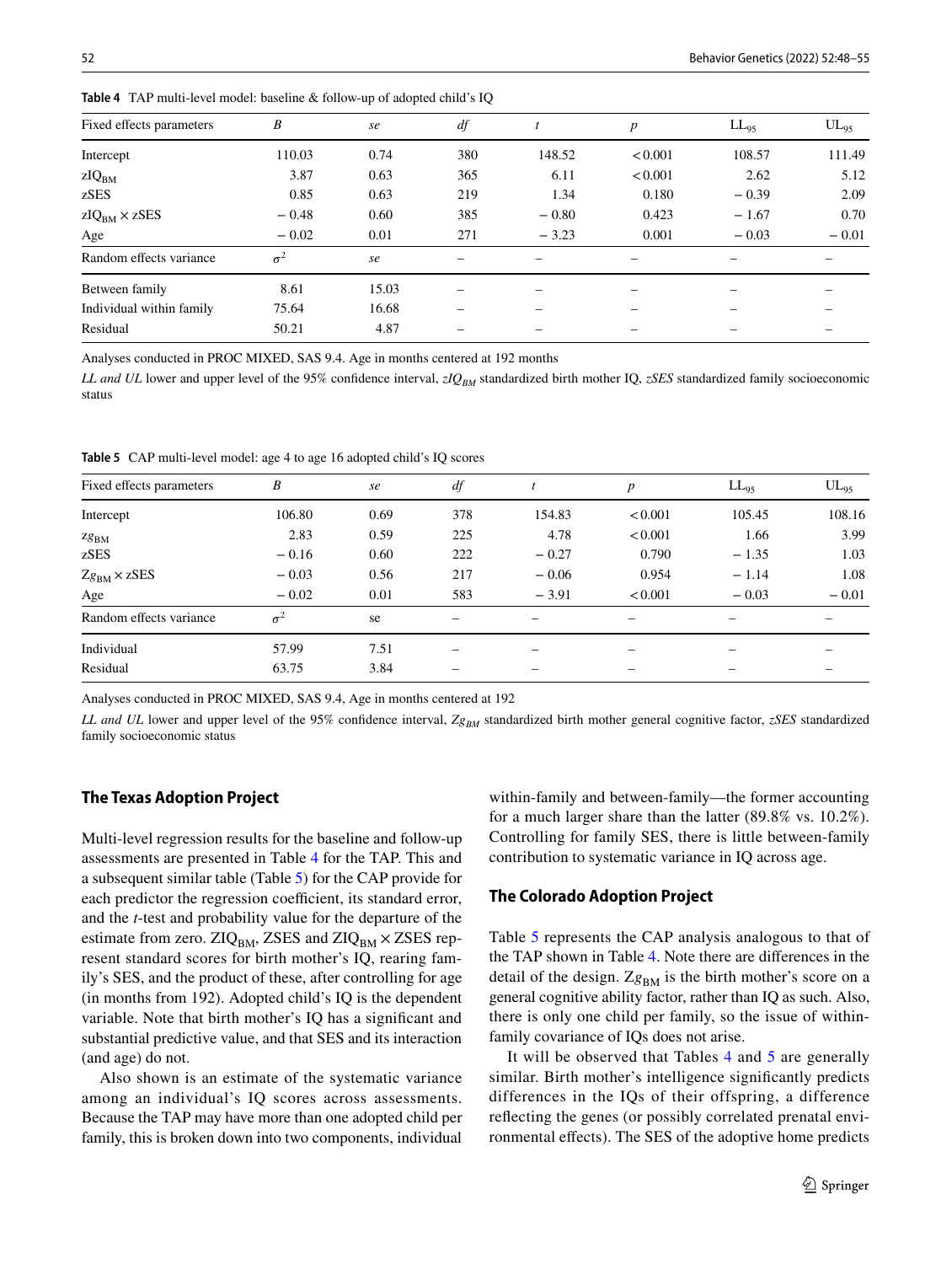<span id="page-5-0"></span>**Table 6** Intercorrelations of TAP variables

|                  | IQ <sub>BM</sub> | zSES | <b>BIO16</b> | WIO16 | WIO7 | Mean   | <b>SD</b> |
|------------------|------------------|------|--------------|-------|------|--------|-----------|
| IQ <sub>BM</sub> | 1.00             | 0.30 | 0.34         | 0.35  | 0.30 | 108.62 | 8.86      |
| <b>SES</b>       |                  | 1.00 | 0.11         | 0.10  | 0.23 | 166.34 | 24.98     |
| BIQ16            |                  |      | 1.00         | 0.60  | 0.56 | 110.49 | 8.22      |
| WIQ16            |                  |      |              | 1.00  | 0.66 | 109.58 | 13.13     |
| WIQ7             |                  |      |              |       | 1.00 | 111.51 | 11.64     |

*IQBM* birth mother's (Beta) IQ, *BIQ16* beta IQ at average age 16, *WIQ* Wechsler IQ at average ages 16 and 7

SES coded  $10 \times$  (med/SD + fed/SD − focc/SD) + 100. Correlations of 0.11 or less nonsignificant, p > 0.05, all others  $p < 0.001$ 

only small and statistically nonsignificant differences positive in one study, negative in the other. However, of primary relevance to the interaction hypothesis being examined, the interaction *t*-values of − 0.80 and − 0.06 indicate that the differences predicted by birth mother's intelligence are about the same across increasing levels of SES; i.e., there is no evidence of a positive interaction. Indeed, there are small (nonsignificant) negative ones in both studies. We also explored the possibility of nonlinear interactions, described in Supplemental Methods SM4. Briefly, no evidence for nonlinear interactions was found for the TAP, while evidence was equivocal for the CAP.

The overall conclusion from the Texas and Colorado adoption projects is that birth mother's measured cognitive ability positively predicts the measured IQs of her adopted-away child, i.e., there is heritability; that the SES of the adoptive home has small and somewhat inconsistent effects; and—regarding the interaction—that there is no indication of greater heritability of IQ for adoptees placed in higher SES adoptive homes.

Models fitted to standardized child IQ result in parameters  $\beta_1(zIQ_{BM})$  and  $\beta_4(zIQ_{BM} \times zSES)$  that are in units of  $\frac{1}{2}a^2(1+\mu)$  and highlight this point. Supplemental Figure SF3 plots the resulting heritability estimates of  $a^2$  by zSES (c.f. Model 2,  $\mu = 0$ , in Supplemental Tables ST1 and ST2) indeed showing a non-significant declining heritability across higher SES adoptive homes.

## **Meta‑analysis of TAP and CAP heritability × SES effects**

We transformed the  $\beta_4(zIQ_{BM} \times zSES)$  parameter *t*-statistics from the NLMIXED analyses  $(t's = -0.79$  for TAP and − 0.06 for CAP, respectively) to an *r*-equivalent (a partial *r*). The effect size for the interaction in the TAP was − 0.042 while in the CAP it was − 0.004. The mean effect size *r* was  $-0.027$  (SE = 0.042, Z =  $-0.654$ ,  $p = 0.513$ ; 95% CI [− 0.109, 0.054]) suggesting a small negative

contribution of the interaction to childhood IQ, but with a confidence interval that extends into the positive range.

We note that these individual and mean estimates of effect size  $r$ 's are approximately equal to solving for  $a'$ . For the individual effect size estimates, we observed  $a_{TAP}$ <sup>'</sup> = −0.046, and  $a_{CAP}$ <sup>'</sup> = −0.004. Moreover, based on the average heritabilities across TAP and CAP regressionbased results, we likewise estimated  $a_{TAP+CAP}' = -0.027$ , equal to our meta-analytic effect size *r*-equivalent.

#### **Power**

With the present *N*s, we would expect limited power for detecting specific details of the individual studies, such as the small negative interactions. In the mini multi-level analysis, taking into account multiple measures of intelligence for most of the adoptees, the lower and upper limit of the 95% confidence interval for the mean effect size *r* of − 0.027 was − 0.109 and 0.054, respectively. At an increase of over 13 times the effective joint sample size (i.e.,  $N \ge 7939$ mother–offspring pairs), we would achieve a 95% confidence interval that excludes positive moderation assuming our effect size of  $a' = -0.027$  (equivalent to  $\beta_4 = -0.021$ ). Notably, the effect size of *a'* in Tucker-Drob and Bates ([2016\)](#page-7-0) is positive at 0.074, but outside our confidence interval. To observe a significant moderation effect based on Tucker-Drob & Bates' value of  $a' = 0.074$  (equivalent to  $\beta_4 = 0.046$ ) it would take sample sizes of 1695–1977 mother–offspring pairs to achieve a 95% confidence interval excluding negative values. Thus, we can rule out Tucker-Drob & Bates' positive 0.074 value but not all positive values. Yet, the agreement across our two studies, and with the non-US twin studies, warrants further attention in SES moderation research.

#### **Means and correlations among variables**

Although the tables above suggest general similarity of results in the two studies, they do not completely account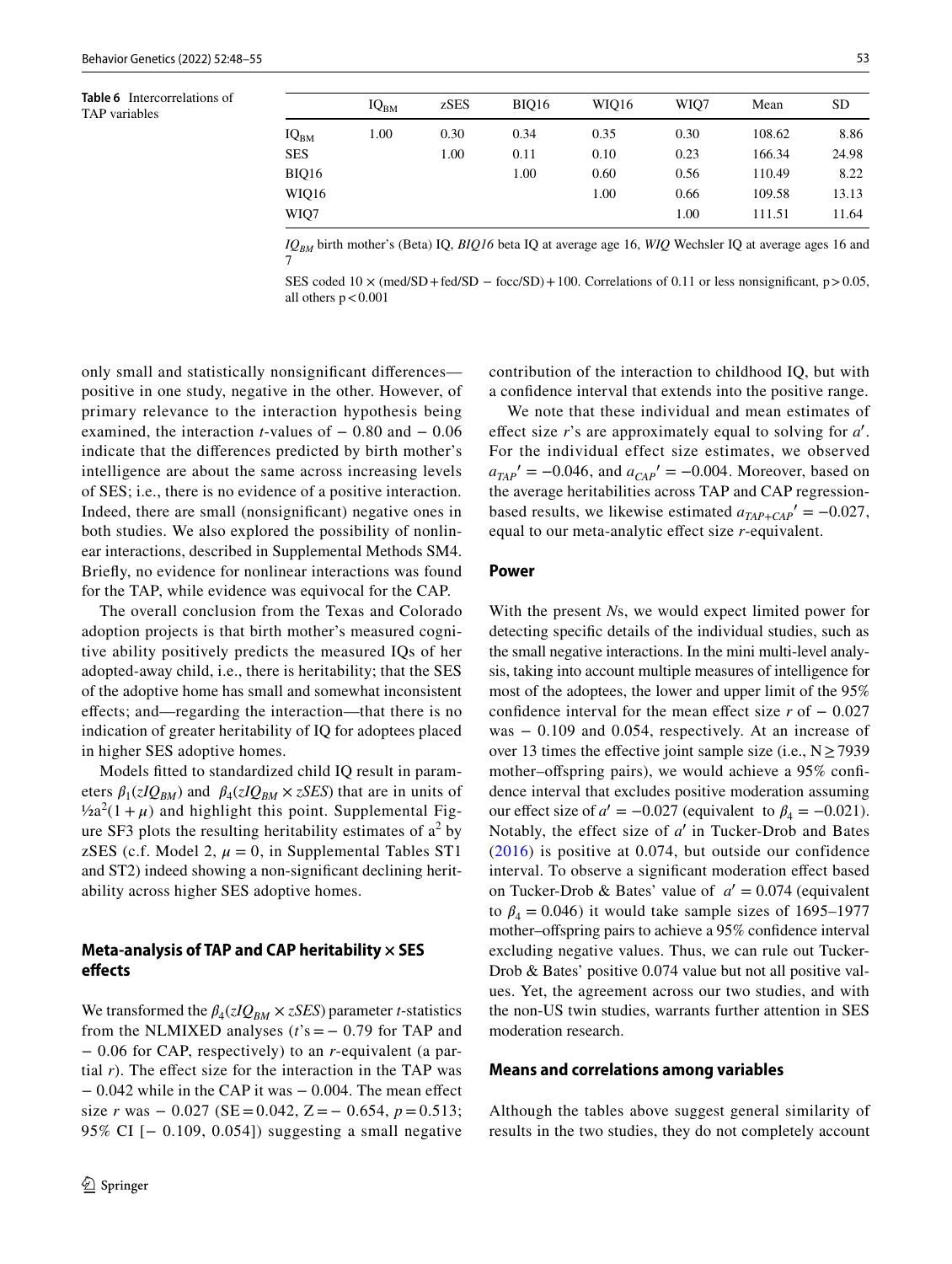<span id="page-6-0"></span>**Table 7** Intercorrelations of CAP variables

|          | $g_{BM}$ | zSES | SBIO <sub>4</sub> | WIO7 | WIO12   | WIO16   | Mean   | <b>SD</b> |
|----------|----------|------|-------------------|------|---------|---------|--------|-----------|
| $g_{BM}$ | 1.00     | 0.11 | 0.18              | 0.28 | 0.24    | 0.27    | 0.01   | 1.04      |
| SES      |          | 1.00 | 0.07              | 0.06 | $-0.05$ | $-0.05$ | 0.00   | 0.81      |
| SBIQ4    |          |      | 1.00              | 0.37 | 0.32    | 0.31    | 106.85 | 11.51     |
| WIQ7     |          |      |                   | 1.00 | 0.69    | 0.64    | 111.63 | 10.67     |
| WIQ12    |          |      |                   |      | 1.00    | 0.79    | 110.74 | 10.84     |
| WIQ16    |          |      |                   |      |         | 1.00    | 104.48 | 10.88     |

 $g_{RM}$  birth mother principal component, *SBIQ4* Stanford-Binet IQ at age 4, *WIQ* Wechsler IQ, at ages 7, 12 and 16

 $g<sub>BM</sub>$  and SES are on scales standardized for total sample. Correlations of 0.13 or less nonsignificant  $(p > 0.05)$ , correlations of 0.25 or more  $p < 0.001$ 

for all possible relations among the variables. For example, birth mother's IQ and the SES of the adoptive home may show some degree of correlation (i.e., there might be selective placement of adoptees, particularly in the TAP). For the benefit of readers who wish to pursue these issues further, Tables [6](#page-5-0) and [7](#page-6-0) provide means, SDs, and correlations across variables within the two studies.

Of particular note in these tables: (1) There is some evidence of selective placement in the TAP—correlations of SES with BMIQ and with IQ in the original testing—but little or none in the CAP. These correlations in the TAP drop to nonsignificance at later ages, and those in the CAP go slightly (but nonsignificantly) negative. (2) IQ correlations across time, at least after age 4, are substantial, typically in the 0.60 s, but not so close to 1.00 as to render the various regressions completely redundant. (3) The correlation of birth mother's cognitive skill with the IQ of her adopted-away child suggests that her genes are contributing, but less so than the 0.50 that would be if only her genes were involved (father's genes, measurement error, and withinfamily environmental variation have yet to be accounted for, and possibly between-family variation not captured by SES).

# **Discussion**

Thus, based on the results of the analyses presented here, the US adoption studies join the non-US twin studies and some of the US twin studies in failing to show a substantial interaction of heritability and SES (i.e., of heritability being higher in high-SES homes). There was consistency of this result over different ages Where there are small age-to-age inconsistencies in the directions of the weak interactions, the simplest interpretation is random deviations from zero.

How, in general, are these results to be interpreted?

It may be that the handicap of being reared in low SES homes accounts for the heritability  $\times$  SES interaction in US twin studies. This would be consistent with the absence of such an interaction in adoptive families, where low-SES

homes would most likely be selected for other favorable characteristics. However, this would predict that the interaction would be absent in US samples that include few if any low-SES families, such as the National Merit twin sample, and that the absence of an interaction in the Vietnam veterans or Florida samples implies few low-SES homes in these samples. It would also require that individuals from low-SES homes in Europe, England, and Australia either are not included in twin studies in these countries, or are not handicapped by their low SES.

Alternatively, it might mean that being reared in low-SES homes is not critical, but other factors account for the varying role of the heritability  $\times$  SES interaction in US twin studies, and that these factors, are not present in Europe, England, or Australia—or among US adoptees. We note, however, that while our meta-analytic estimate of  $a^2 \times SES$ was negative and non-significant, the confidence interval did not allow us to rule out positive moderation as observed in Tucker-Drob and Bates ([2016](#page-7-0)) among US twins. This further underscores the need for clarification of how effects attributed to SES might manifest in children's lives at both familial and extra-familial levels.

To distinguish between these and other possible interpretations of the data, it would be desirable to have more specific assessment of particular environmental conditions than just broad SES, and cognitive abilities more differentiated than general intelligence—and to have these both in the US and elsewhere, and perhaps for different ethnicities. Of course, large, unselected samples remain desirable for any compelling conclusion. Theoretically, a heritability  $\times$  SES interaction is interesting and important in understanding the roles of heredity and environment in intelligence, and deserves a detailed and convincing empirical analysis.

**Supplementary Information** The online version contains supplementary material available at https://doi.org/10.1007/s10519-021-10080-w.

**Acknowledgements** The work conducted for this manuscript was supported in part by the National Institutes of Health, NIH AG046938 [MPIs, Chandra A. Reynolds (Contact), Sally J. Wadsworth]. The